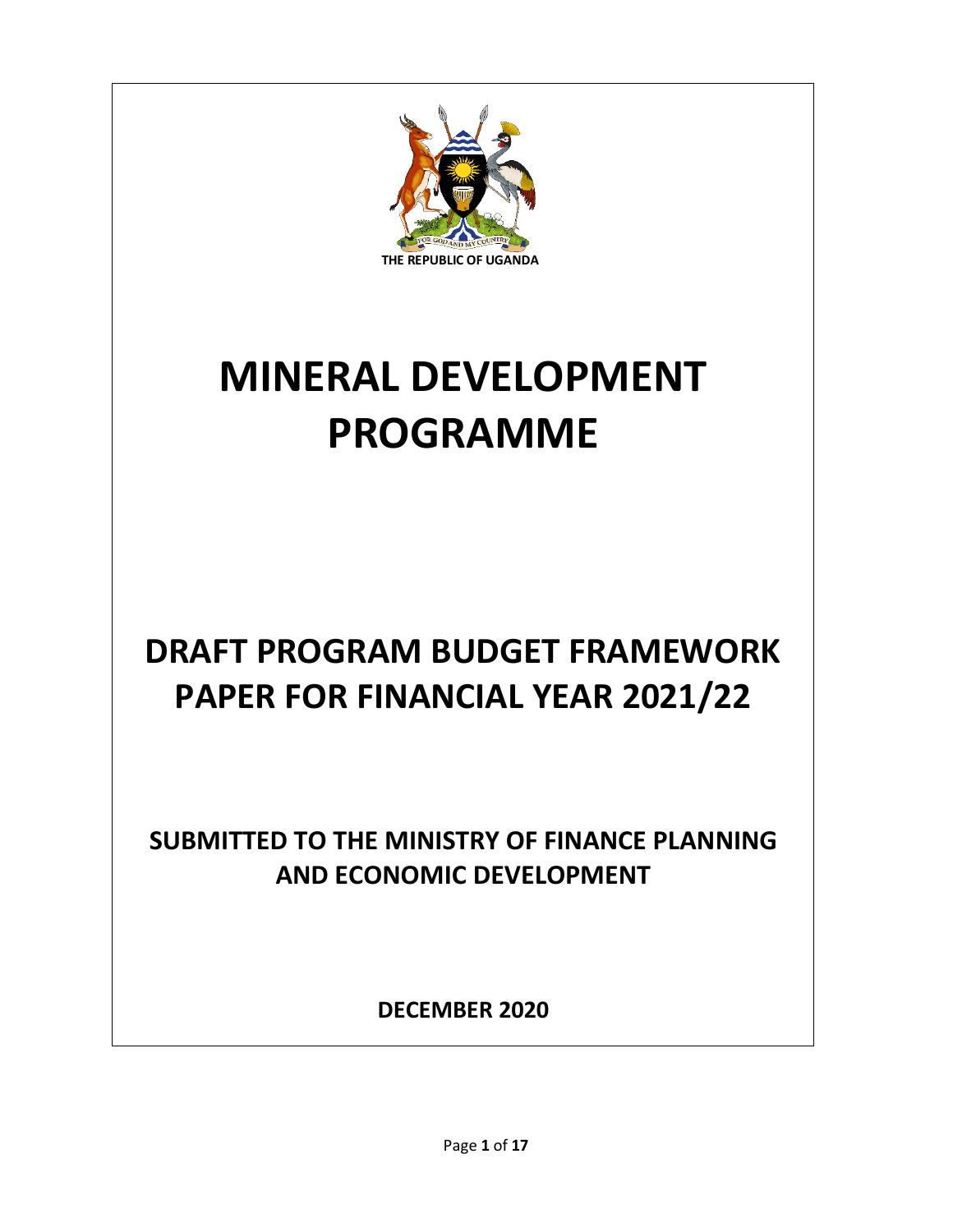#### *PROGRAMME: Mineral Development*

#### **FOREWORD**

The FY 2021/22 marks the second year of implementation of the third National Development Plan whose goal is **"Increased Household Incomes and Improved Quality of Life of Ugandans"**. In order to effectively achieve this goal, the Plan adopts a strategy of rapid industrialization by prioritizing key growth areas of the Economy, Minerals being part.

*\_\_\_\_\_\_\_\_\_\_\_\_\_\_\_\_\_\_\_\_\_\_\_\_\_\_\_\_\_\_\_\_\_\_\_\_\_\_\_\_\_\_\_\_\_\_\_\_\_\_\_\_\_\_\_\_\_\_\_\_\_\_\_\_\_\_\_\_\_\_\_\_\_\_\_\_*

*\_\_\_\_\_\_\_\_\_\_\_\_\_\_\_\_\_\_\_\_\_\_\_\_\_\_\_\_\_\_\_\_\_\_\_\_\_\_\_\_\_\_\_\_\_\_\_\_\_\_\_\_\_\_\_\_\_\_\_\_\_\_\_\_\_\_\_\_\_\_\_\_\_\_\_\_*

Basing on the objectives of the NDPIII which are;

(i) Enhance value addition in key growth opportunities;

(ii) Strengthen the private sector capacity to drive growth and create jobs;

(iii) Consolidate and increase the stock and quality of productive infrastructure;

(iv) Enhance the productivity and social wellbeing of the population; and

(v) Strengthen the role of the state in guiding and facilitating development

The prioritization of Minerals therefore places the country at a better strategic position to achieve the following overall macro-economic key results over the medium-term;

- Increase income per Capita (USD) from 864 to 1,219
- Increasing Real GDP growth rate from 6.2% to 7.2%.
- Reduce population below poverty line from 21.4% to 18.87%

Being part of the NDP III Development Programs, the Mineral Development Program aims to increase mineral exploitation and value addition in selected resources for quality and gainful jobs in industrialization. In addition to their intrinsic and practical value as part of a manufactured product, minerals also have a significant general value to an economy from both a financial and an employment standpoint. Globally the demand for minerals is also important and is increasing. Investing in mineral development will lower the cost of production and boost the supply of locally manufactured products like cement, iron and steel, and fertilizers.

Furthermore, in the wake of the Covid-19 pandemic, it has more than ever become particularly crucial to strengthen domestic capacity in as far as production and value addition are concerned which are core concerns to be addressed in the Mineral Development Program.

Therefore, among other things, the Mineral Development Program has been tasked with achievement of the following results over the NDP III period;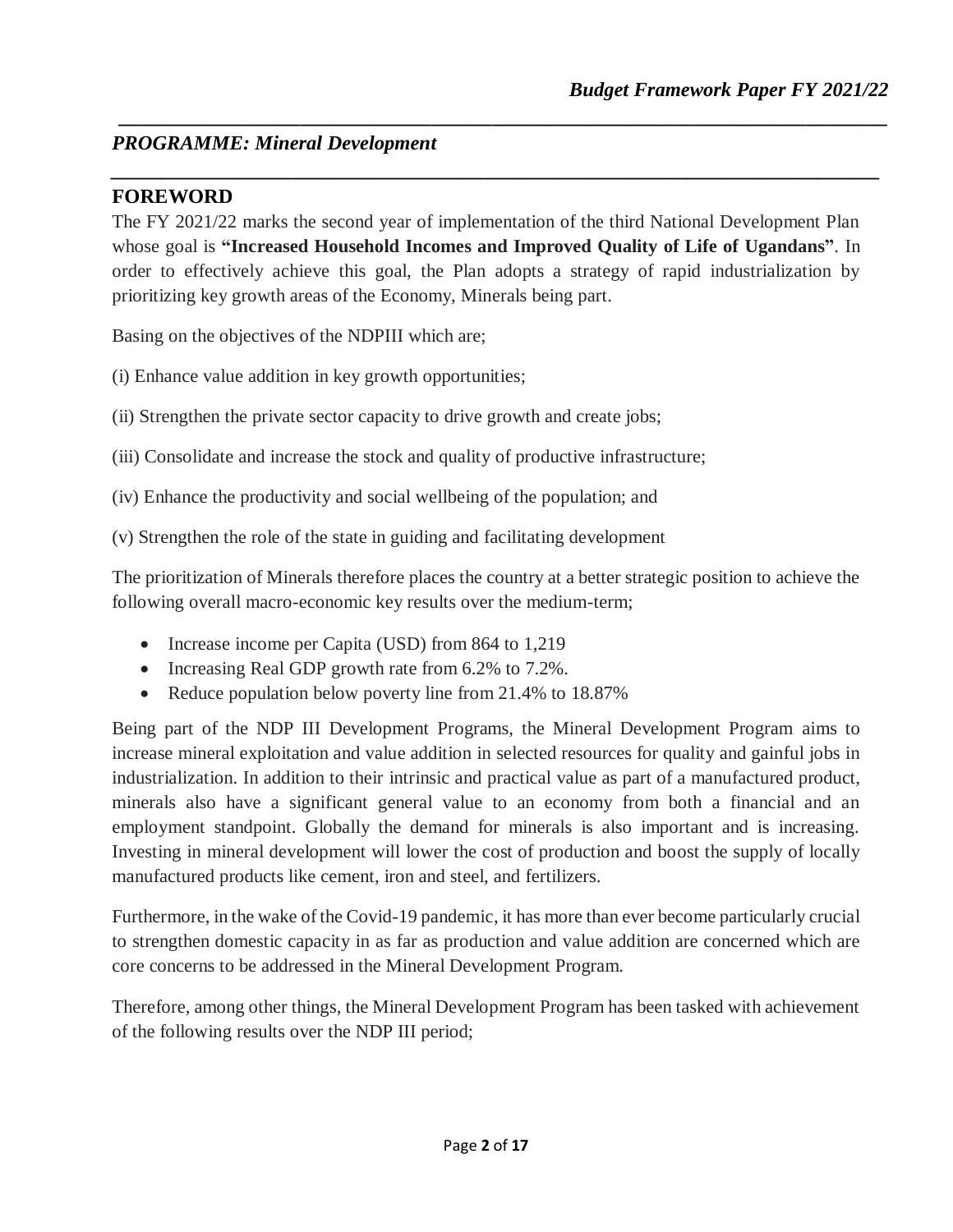- Reduce the value of imported Iron and Steel from USD 370 million to USD 96 million;
- Reduce the volume and value of imported inorganic fertilizers by 75 percent from 75,000 tonnes (USD 30 million) to 18,750 tonnes (USD 7.5 million), respectively;
- Increase volume and value of refined gold exports from USD 450 million to USD 787 million;
- Increase volume of copper produced from  $0$  to  $2$ ,  $000$  metric tonnes;
- Increase the number of trained and skilled Geoscientists from 108 to 200;
- Increase the value of investment into the exploration and processing of the selected minerals from USD 0.8 billion to USD 2 billion;
- Increase contribution of processed minerals to total manufactured exports from 5 percent to 7.1 percent;
- Increase the number of jobs created by the programme by 10 percent annually.
- Increase the per capita consumption of steel from 13.1 kg  $(2019)$  to 30 kg

This will build on the previous achievements as well as lead to undertaking of interventions that primarily support mineral based industrialization with cognizance of the wider international Development Agendas which aim to achieve sustainable and efficient use of natural resources by 2030 (SDG) as well as harness the greater benefits of local production and processing (EAC).

……………………………………….. ROBERT KASANDE **PERMANENT SECRETARY**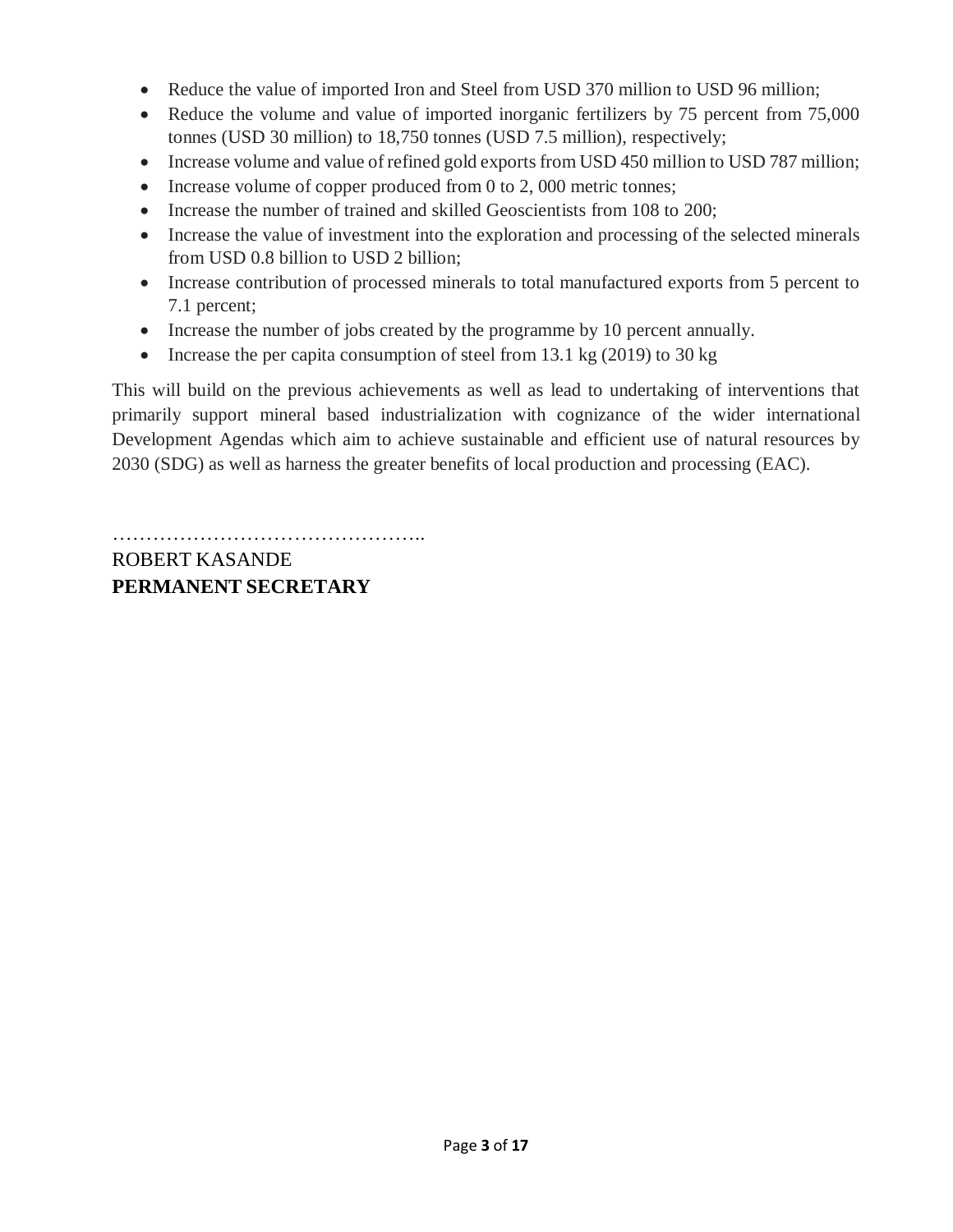### **Abbreviations and Acronyms**

| <b>ACRONYM</b>   | <b>ACRONYM NAME</b>                               |
|------------------|---------------------------------------------------|
| <b>CRMs</b>      | <b>Certified Reference Materials</b>              |
| <b>DGSM</b>      | Directorate of Geological Survey and Mines        |
| <b>ESIA</b>      | <b>Environmental and Social Impact Assessment</b> |
| <b>MEMD</b>      | Ministry of Energy and Mineral Development        |
| <b>OPM</b>       | Office of the Prime Minister                      |
| <b>UBOS</b>      | <b>Uganda Bureau of Statistics</b>                |
| <b>UCMP</b>      | <b>Uganda Chamber of Mines and Petroleum</b>      |
| <b>UGX</b>       | <b>Uganda Shillings</b>                           |
| <b>UNDP</b>      | <b>United Nations Development Programme</b>       |
| <b>UNFC 2009</b> | <b>United Nations Framework Classification</b>    |
| <b>USD</b>       | <b>United States Dollars</b>                      |
| <b>UWA</b>       | Uganda Wildlife Authority                         |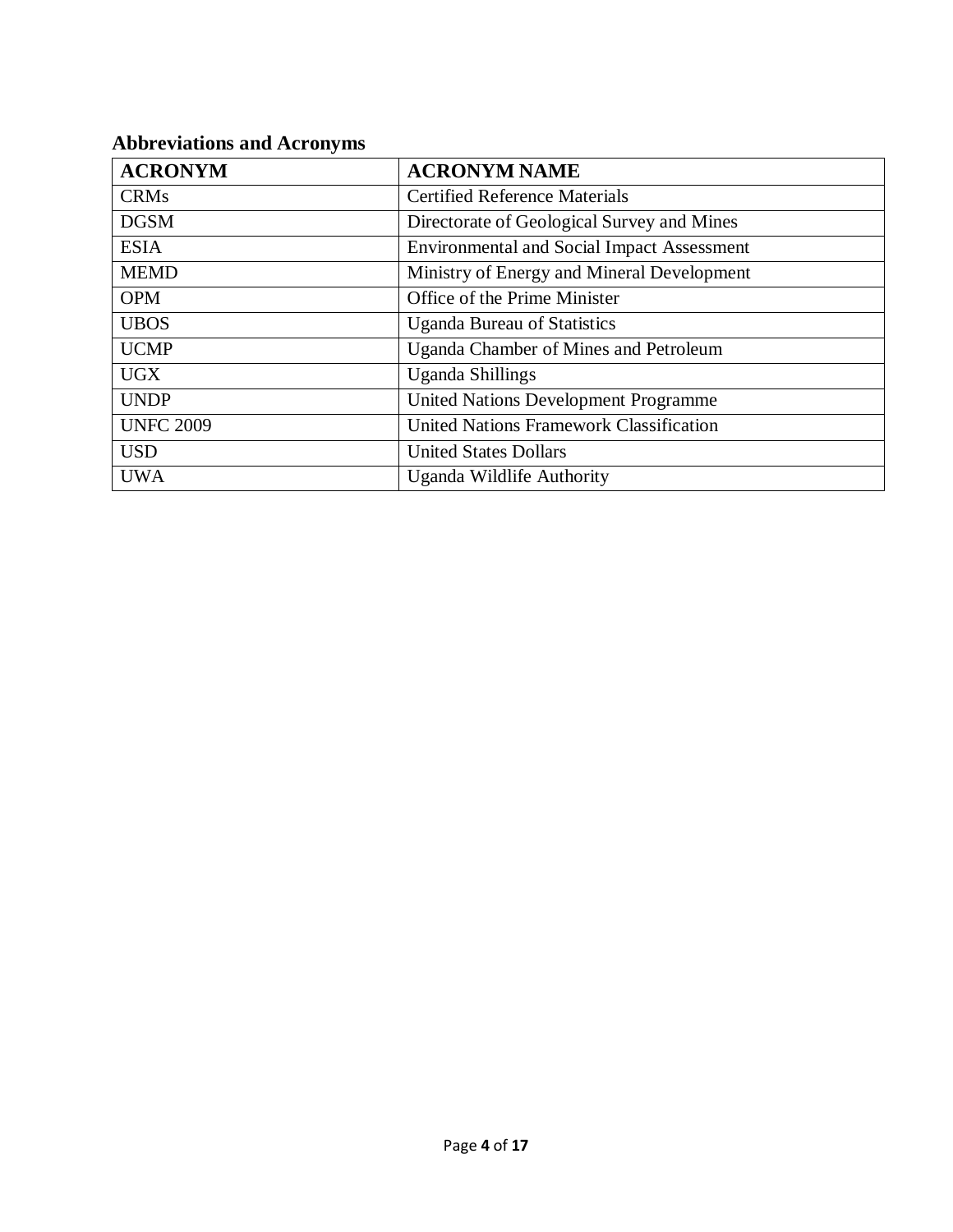#### **P1: PROGRAMME OVERVIEW**

#### **BACKGROUND**

#### **1.1 Minerals' contribution to development**

#### **1.1.1 Sector contribution to economic development**

Minerals are essential for modern societies and the minerals industry has a strong potential in contributing to the achievement of the Sustainable Development Goals, i.e. contributing to a smart, sustained and decent economic growth, providing well-paid jobs and opportunities in active regions. The demand for primary minerals is expected to rise as populations and real per capita income increases in accordance with vision 2040. It is therefore important to foster the domestic production when possible and intensify the diversification of resources.

From baseline studies of development minerals in Uganda, 2018, it was established that the Operations of artisanal miners alone, have the potential of contributing over 3% of GDP if well regulated. Artisanal mining has remained largely unregulated and its contribution not accounted for, partly explaining the less than 1% contribution of the sector to GDP. From the current illegal mining in Mubende, Buhweju, Busia, Namayingo, Nakapiripirit, Amudat, Kaabong, Abim and Moroto Districts, its estimated that about 200 kgs of gold equivalent to USD 8m (current price of USD 40,000 per Kg), is being illegally mined per month (Baseline Assessment of Development Minerals in Uganda, 2018) compared to Non-Tax revenue (NTR) of USD 3.2m collected annually; The formalization of the sector therefore has the potential of increasing GDP.

Overall, due to their intrinsic value, Minerals are key in the industrialization process, value addition to an economy from both a financial, economic and employment standpoint and leveraging investments in other sectors of the economy.

#### **GOAL AND OBJECTIVES OF THE AGRO INDUSTRIALISATION PROGRAM**

The overall goal of the Mineral Development programme is to **increase the exploitation and value addition to selected resources for job rich industrialization**.

The key outcome targets to be achieved over the next five years are:

- Reduce the value of imported Iron and Steel from USD 370 million to USD 96 million;
- Reduce the volume and value of imported inorganic fertilizers by 75 percent from 75,000 tonnes (USD 30 million) to 18,750 tonnes (USD 7.5 million), respectively;
- Increase volume and value of refined gold exports from USD 450 million to USD 787 million;
- Increase volume of copper produced from 0 to 2,000 metric tonnes;
- Increase the number of trained and skilled Geoscientists from 108 to 200;
- Increase the value of investment into the exploration and processing of the selected minerals from USD 0.8 billion to USD 2 billion;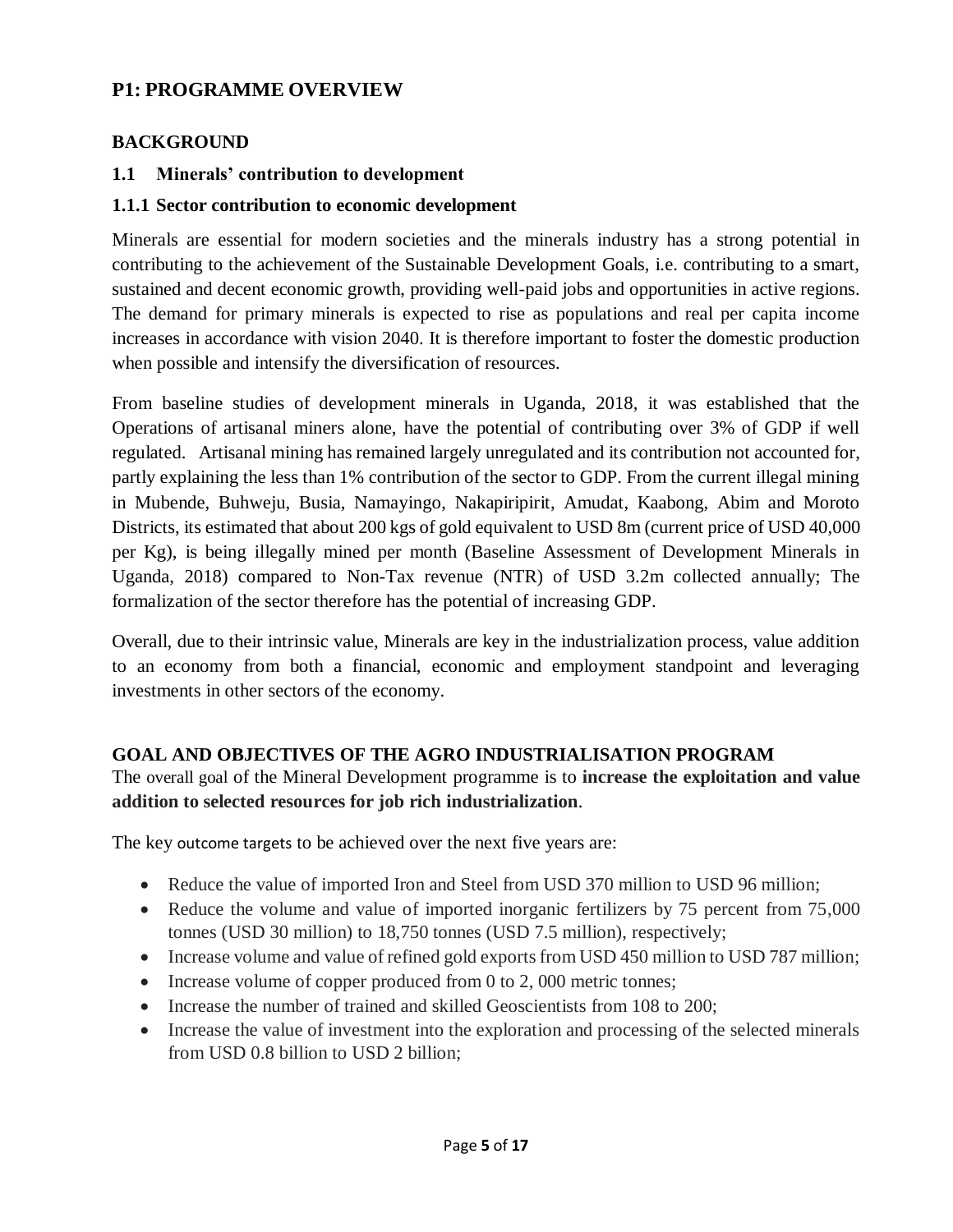- Increase contribution of processed minerals to total manufactured exports from 5 percent to 7.1 percent;
- Increase the number of jobs created by the programme by 10 percent annually.
- Increase the per capita consumption of steel from 13.1 kg  $(2019)$  to 30 kg

#### **1.1.2 Investment programme objectives**

Investments to achieve the above targets under the Mineral Development programme will be guided by six major objectives, namely:

- a. Increasing agricultural production and productivity;
- b. Improving post-harvest handling and storage of agricultural products;
- c. Increasing agro-processing and value addition;
- d. Increasing market access and competitiveness of agricultural products in domestic and international markets;
- e. Increasing the mobilisation, access and utilisation of agricultural finance;
- f. Strengthening agriculture sector institutional capacities for agro-industrialisation.

#### **SNAPSHOT OF MEDIUM-TERM BUDGET ALLOCATIONS**

#### **Table P1.1 Overview of Programme Expenditure (Ush Billion)**

|                    |                                 | <b>Approved Budget</b> |         | <b>MTEF Budget Projections</b> |         |         |         |  |
|--------------------|---------------------------------|------------------------|---------|--------------------------------|---------|---------|---------|--|
|                    |                                 | 2020/21                | 2021/22 | 2022/23                        | 2023/24 | 2024/25 | 2025/26 |  |
|                    | <b>Wage</b>                     |                        |         |                                |         |         |         |  |
| Recurrent          | Non-wage                        | 6.22                   | 6.22    | 6.22                           | 6.22    | 6.22    | 6.22    |  |
|                    | GoU                             | 33.98                  | 22.46   | 22.46                          | 22.46   | 22.46   | 22.46   |  |
| Devt.              | <b>Ext Fin.</b>                 | 38.38                  | 51.90   | 0.00                           | 0.00    | 0.00    | 0.00    |  |
| <b>GoU</b> Total   |                                 | 40.21                  | 28.68   | 28.68                          | 28.68   | 28.68   | 28.68   |  |
|                    | <b>Total GoU+Ext Fin (MTEF)</b> | 78.59                  | 80.57   | 28.68                          | 28.68   | 28.68   | 28.68   |  |
| <b>Grand Total</b> |                                 | 78.59                  | 80.57   | 28.68                          | 28.68   | 28.68   | 28.68   |  |

#### **PROGRAMME STRATEGY AND LINKAGE TO THE NATIONAL DEVELOPMENT PLAN III: IMPORTANCE OF AGRICULTURE IN THE NDP3 RESULTS CONTEXT**

**NDP III Key Development Results**

**NDP Goal: Increase the exploitation and value addition to selected resources for job rich industrialization**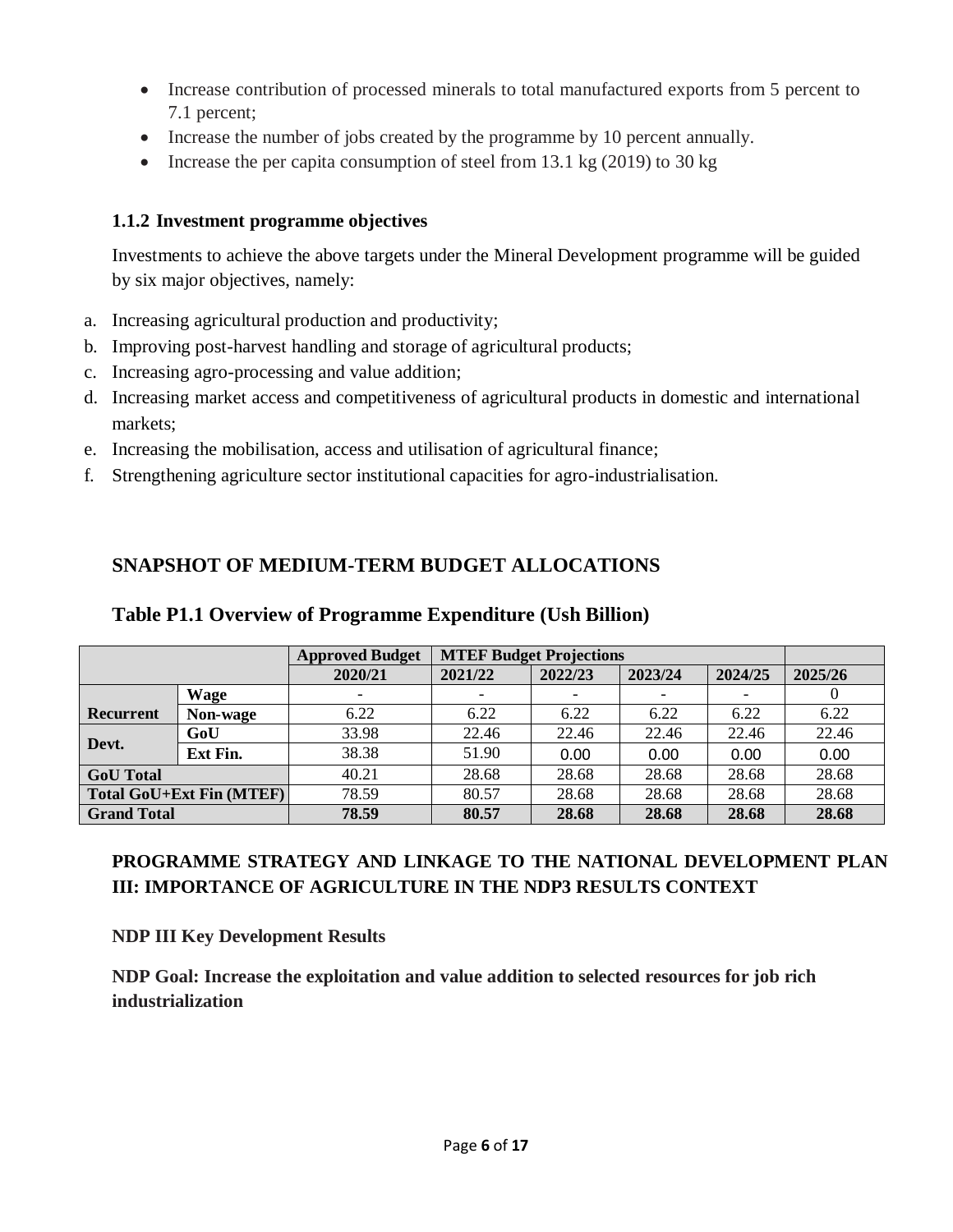| <b>Key Expected key targets</b>                                                 | <b>Baseline</b><br><b>FY2017/18</b> | <b>NDP 3 Target</b><br>FY202021-2024/25 | <b>Vision 2040 Target</b> |
|---------------------------------------------------------------------------------|-------------------------------------|-----------------------------------------|---------------------------|
| Capita<br>Income<br>per<br>$\bullet$<br>(USD) from 864 to 1,219                 | 864                                 | 1,219                                   | 9,500                     |
| Increasing Real GDP<br>$\bullet$<br>growth rate from 6.2% to<br>$7.2\%$ .       | $6.2\%$                             | $7.2\%$                                 |                           |
| population<br>Reduce<br>$\bullet$<br>below poverty line from<br>21.4% to 18.87% | 21.4%                               | 18.87%                                  | 5%                        |

The programme shall provide for the use of competitive bidding as a basis to license viable investors in areas with known, indicated and measured mineral resources (brownfields) while for areas with very limited geological information (Greenfields), licenses will continue to be issued to competent and qualified exploration and mining companies on a first come first serve basis. This will ensure that the remains viable enough to create the needed employment and goods needed for industrialization.

#### **NDP Objective 1: Enhance value addition in Key Growth Opportunities**

| <b>Key Expected key targets</b>                                       | <b>Baseline</b><br><b>FY2017/18</b> | <b>NDP 3 Target</b><br>FY202021 2024/25 | <b>Vision 2040 Target</b> |
|-----------------------------------------------------------------------|-------------------------------------|-----------------------------------------|---------------------------|
| <b>Sectoral contribution to GDP</b><br>(percent) from Industry        | 26.5%                               | 28.56                                   |                           |
| Manufactured exports as a<br>percent of total exports                 | 12.3%                               | 19.81                                   |                           |
| Share of intermediate goods<br>(inputs) in total imports<br>(percent) | 18.9%                               | 25.5%                                   |                           |

The program shall undertake the following interventions to enhance mineral value addition;

- develop and put in place mechanisms that encourage in-country value addition of mineral resources to discourage the export of low value mineral concentrates;
- put in place appropriate incentives to encourage private sector to set up modern credible mineral analysis and beneficiation laboratories and industries;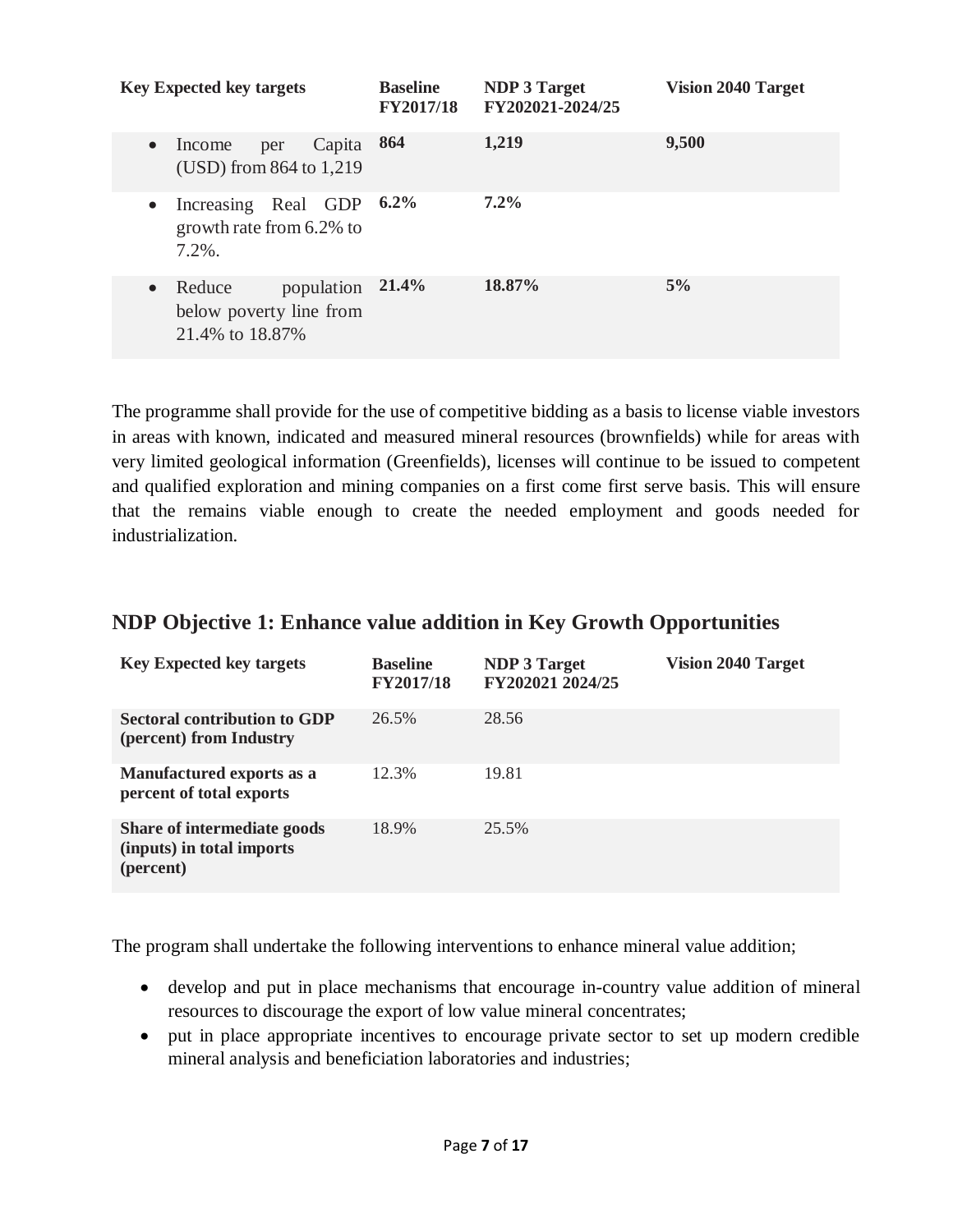- establish mineral beneficiation centers for training on mining and value addition techniques and marketing;
- put in place an appropriate framework and structures for the regulation of mineral processing and exportation; and
- benchmark and adopt international best practices in mineral value addition.

#### **Objective 2: Strengthen private sector capacity to drive growth and create jobs**

| <b>Key Expected key targets</b>                      | <b>Baseline</b><br><b>FY2017/18</b> | <b>NDP 3 Target</b><br>FY202021 2024/25 | <b>Vision 2040 Target</b> |
|------------------------------------------------------|-------------------------------------|-----------------------------------------|---------------------------|
| <b>Foreign Direct Investment</b><br>(percent of GDP) | 2.96%                               | 4.15%                                   |                           |
| <b>Exports as percent of GDP</b>                     | 26.24%                              | 32.26%                                  |                           |
| Net annual no. of jobs created                       | 424,125                             | 594,193                                 |                           |

The program shall improve the extent to which the country's private sector and its entrepreneurs can participate in mining by putting in place mechanisms for easing access to affordable financing for sector actors, building capacity in management and technological skills, requiring all mining projects to add value in-country and give priority to the sourcing of local suppliers of goods and services.

#### **Objective 5: Strengthen the role of the State in development**

| <b>Key Expected key targets</b> | <b>Baseline FY2017/18 Baseline</b> | <b>FY2017/18</b> | Vision 2040<br><b>Target</b> |
|---------------------------------|------------------------------------|------------------|------------------------------|
| Revenue to GDP ratio $(\%)$     | 12.5                               | 15.01            | 25                           |

The programme shall promote local content and national participation in the mineral industry by;

- providing mechanisms for Ugandans to participate as independent developers or in partnership with foreign investors;
- requiring licensees to equip nationals with skills and give priority to Ugandans in recruitment and employment at all levels;
- collaborating with institutions of higher learning and set up new training institutions to support the development of the mining industry;
- promoting skills development, education, training and research and development in the mining industry;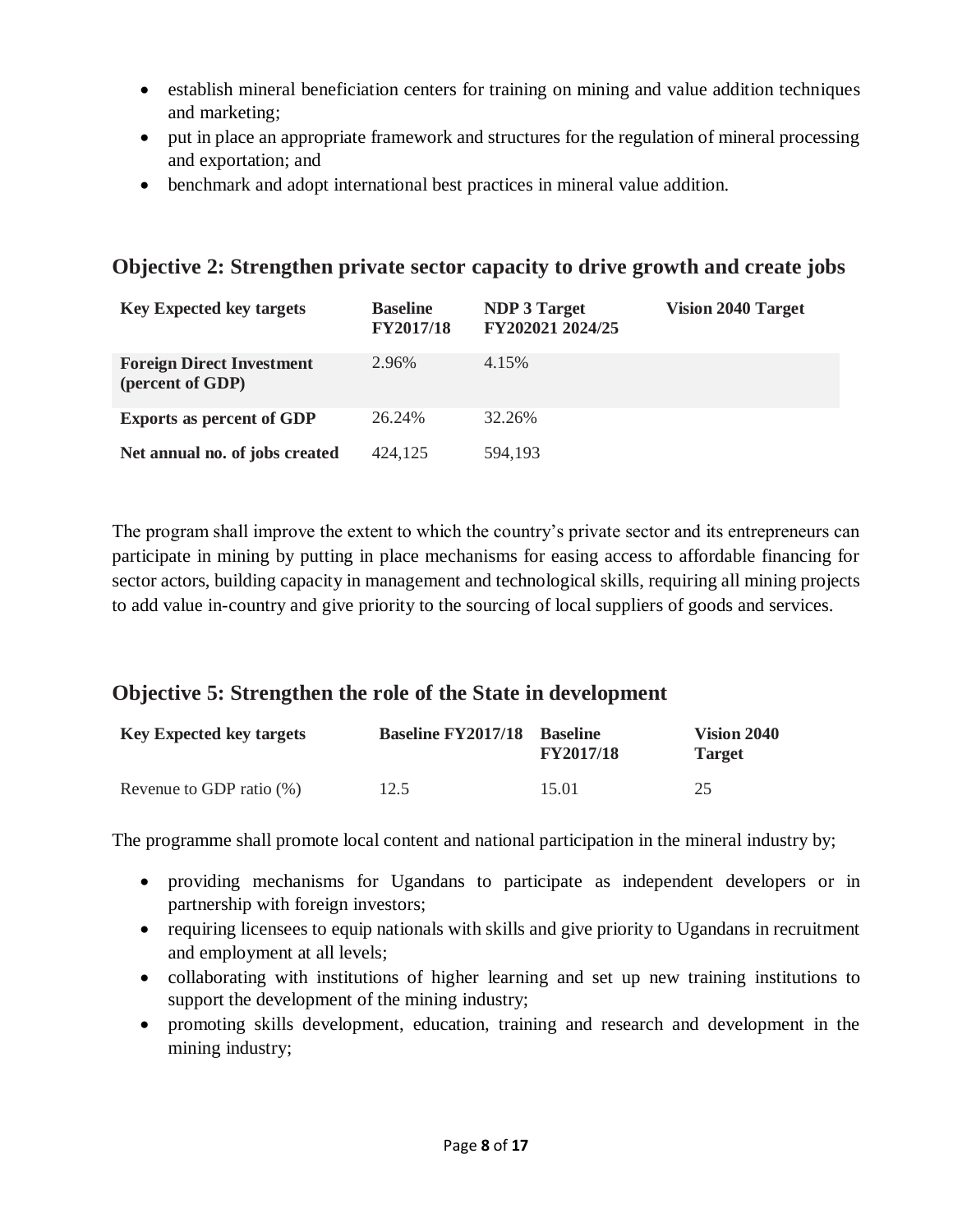- promoting state participation in the development of strategic minerals by setting up a stateowned mining company to take up the state's commercial interests in the sector;
- requiring mining companies to procure goods and services available in Uganda and sold by Ugandan owned entities and individuals at competitive prices and acceptable quality;
- requiring mining companies to enter into Community Development Agreements (CDAs) with mining host communities; and
- build the capacity and empower host mining communities to negotiate CDAs with mining companies.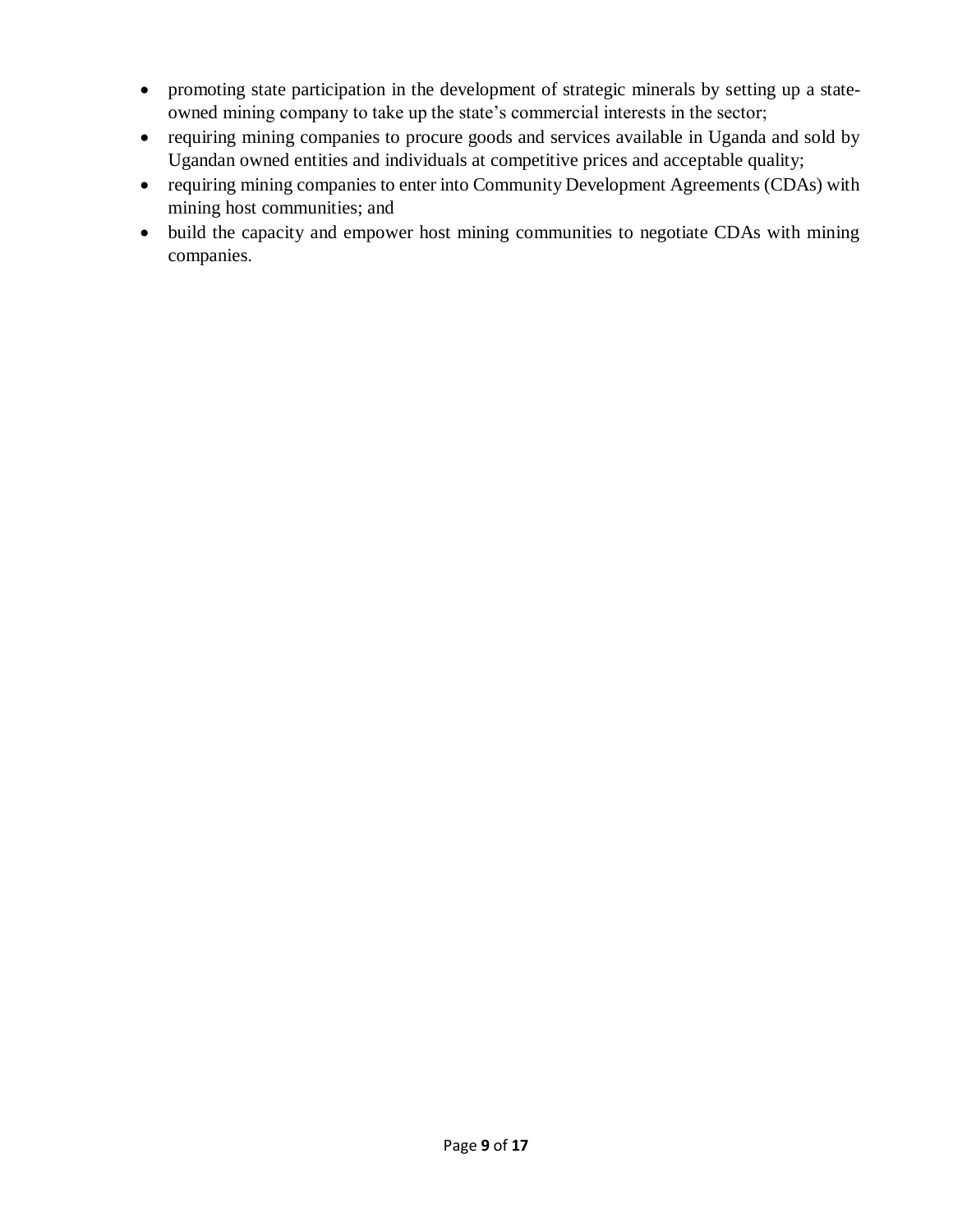#### **Table P1.2 PROGRAMME OUTCOMES AND OUTCOME INDICATORS**

**Programme Outcome:** *Sustainable Management of Mineral Resources for Economic Development*

#### **Programme Objectives contributed to by the Programme Outcome**

- 1. Explore and quantify priority mineral resources across the country
- 2. Increase adoption and use of appropriate and affordable technology along the value chain
- 3. Strengthen the legal and regulatory framework as well as the human and institutional capacity
- 4. Increase investment in mining and value addition
- 5. Expand mineral processing and marketing

| <b>Programme Outcome Indicators</b>                             |                  | <b>Performance Targets</b> |         |         |         |         |         |
|-----------------------------------------------------------------|------------------|----------------------------|---------|---------|---------|---------|---------|
|                                                                 | <b>Base year</b> | <b>Baseline</b>            | 2021/22 | 2022/23 | 2023/24 | 2024/25 | 2025/26 |
| Value of Mineral Exports as per permits 2017<br>issued (UGX Bn) |                  |                            | 20      | 25      | 30      | 35      | 40      |
| Change in revenue of mineral rights                             | 2017             |                            | 28      | 30      | 33      | 40      | 43      |
| Value of Mineral Production (UGX Bn)                            | 2017             | 140                        | 500     | 550     | 700     | 1000    | 1200    |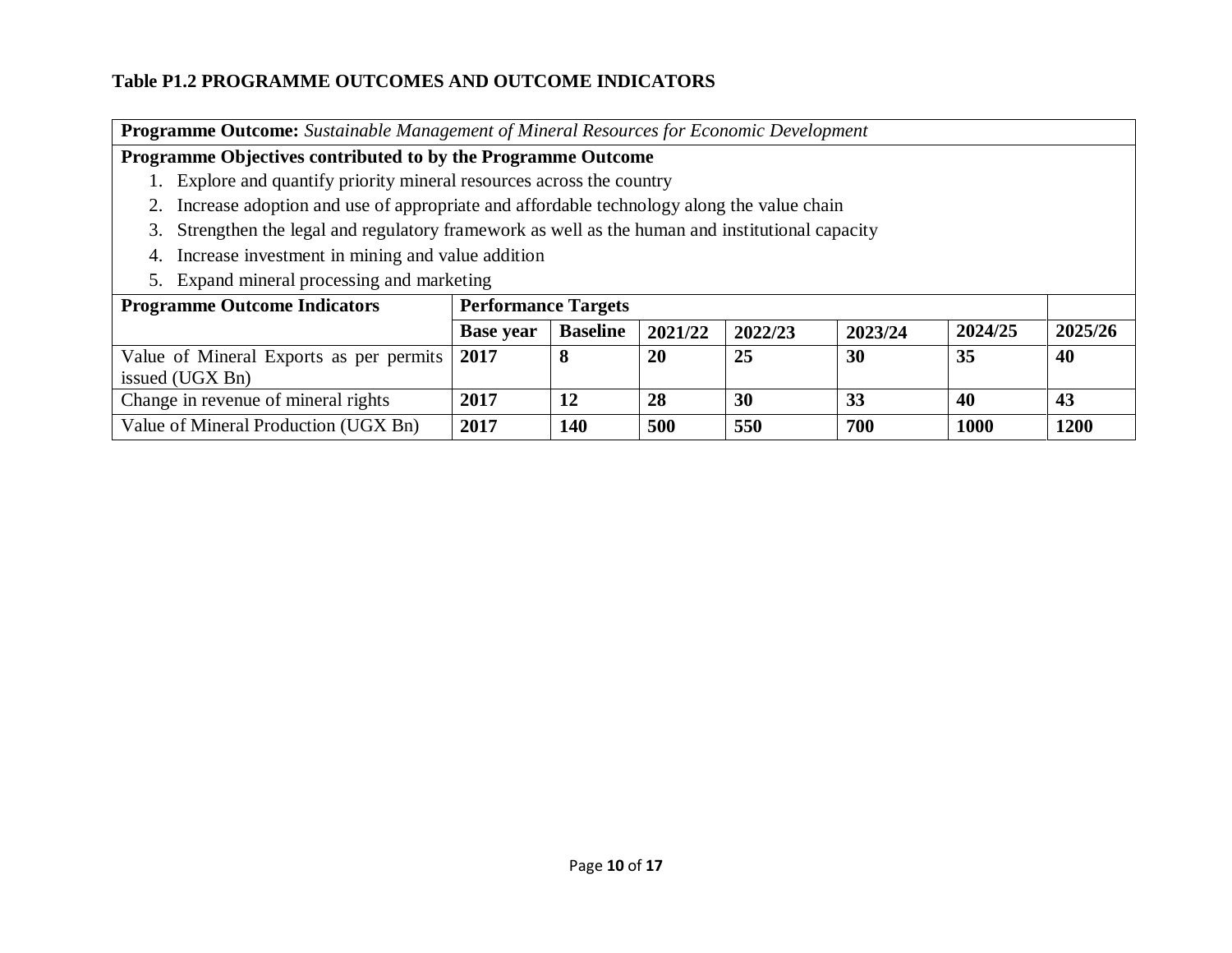#### **P2: INTERMEDIATE OUTCOMES, OUTCOME INDICATORS AND PROPOSED BUDGET ALLOCATIONS ALIGNED TO THE NDP**

#### **Table P2.1: Intermediate Outcomes and Outcome Indicators Aligned to the NDP**

| Vote 017: Ministry of Energy and Mineral Development                                                                                                  |                                    |                    |                    |                    |                    |                    |                    |
|-------------------------------------------------------------------------------------------------------------------------------------------------------|------------------------------------|--------------------|--------------------|--------------------|--------------------|--------------------|--------------------|
| Sub-programme: Mineral Exploration, Development and Value Addition                                                                                    |                                    |                    |                    |                    |                    |                    |                    |
| <b>Sub-Programme Objective</b>                                                                                                                        |                                    |                    |                    |                    |                    |                    |                    |
| To establish, promote and regulate the development of mineral and geothermal resources for job creation for female and male actors in the value chain |                                    |                    |                    |                    |                    |                    |                    |
| sustainable development                                                                                                                               |                                    |                    |                    |                    |                    |                    |                    |
| <b>Intermediate Outcome 1:</b>                                                                                                                        | Increased investment in the sector |                    |                    |                    |                    |                    |                    |
| <b>Intermediate Outcome Indicators</b>                                                                                                                | <b>Performance Targets</b>         |                    |                    |                    |                    |                    |                    |
|                                                                                                                                                       | <b>Base Year</b>                   | <b>Baseline</b>    | 2021/22            | 2022/23            | 2023/24            | 2024/25            | 2025/26            |
| <b>Outcome Indicator 1.1:</b> Value of                                                                                                                | 2018/19                            | 185                | 185                | 190                | 190                | 200                | 200                |
| investment (UGX Bn)                                                                                                                                   |                                    |                    |                    |                    |                    |                    |                    |
| Intermediate Outcome 2: Competitive mining sector                                                                                                     |                                    |                    |                    |                    |                    |                    |                    |
| <b>Outcome Indicator 2.1:</b> Share of                                                                                                                | 2018/19                            | 0.01               | 0.02               | 0.04               | 0.08               | 0.09               | 0.1                |
| the global investment in mining, $(\%)$                                                                                                               |                                    |                    |                    |                    |                    |                    |                    |
| <b>Intermediate Outcome 3:</b> Increased mineral production                                                                                           |                                    |                    |                    |                    |                    |                    |                    |
| <b>Outcome Indicator 3.1: Volume of</b>                                                                                                               | 2018/19                            | <b>Limestone</b>   | <b>Limestone</b>   | <b>Limestone</b>   | <b>Limestone</b>   | <b>Limestone</b>   | <b>Limestone</b>   |
| minerals produced by type (tonnes)                                                                                                                    |                                    | <b>1.1MT</b>       | <b>1.1MT</b>       | 1.3MT              | 1.4MT              | 1.5MT              | 1.5MT              |
| Limestone (Mn tons); Gold,                                                                                                                            |                                    | Gold               | Gold               | Gold               | Gold               | Gold               | Gold               |
| Iron Ore, Graphite, Copper                                                                                                                            |                                    | 0.0127T            | 0.0127T            | 0.015T             | 0.05T              | 0.06T              | 0.07T              |
|                                                                                                                                                       |                                    | <b>Iron</b><br>ore | <b>Iron</b><br>ore | <b>Iron</b><br>ore | <b>Iron</b><br>ore | <b>Iron</b><br>ore | <b>Iron</b><br>ore |
|                                                                                                                                                       |                                    | 9,000 T            | 9,000 T            | 10,000 T           | 9,000 T            | 15,000 T           | 9,000 T            |
|                                                                                                                                                       |                                    |                    |                    |                    |                    |                    | Graphite           |
|                                                                                                                                                       |                                    | Graphite           | Graphite           | Graphite           | Graphite           | Graphite           | 100,000 T          |
|                                                                                                                                                       |                                    | 0T                 | 0T                 | 0T                 | 0T                 | 100,000T           |                    |
|                                                                                                                                                       |                                    |                    |                    |                    |                    | Copper             | Copper             |
|                                                                                                                                                       |                                    | Copper 0T          | <b>Copper</b>      | Copper             | Copper             | 1500T              | 2,000 T            |
| 300T<br>600T<br>1000T                                                                                                                                 |                                    |                    |                    |                    |                    |                    |                    |
| <b>Outcome Indicator 3.2:</b> Value of                                                                                                                | 2018/19                            | 450                | 550                | 700                | 800                | 900                | 1,000              |
| refined Gold exports (UGX Bn)                                                                                                                         |                                    |                    |                    |                    |                    |                    |                    |
| <b>Intermediate Outcome 4:</b> Increased mineral revenue earnings                                                                                     |                                    |                    |                    |                    |                    |                    |                    |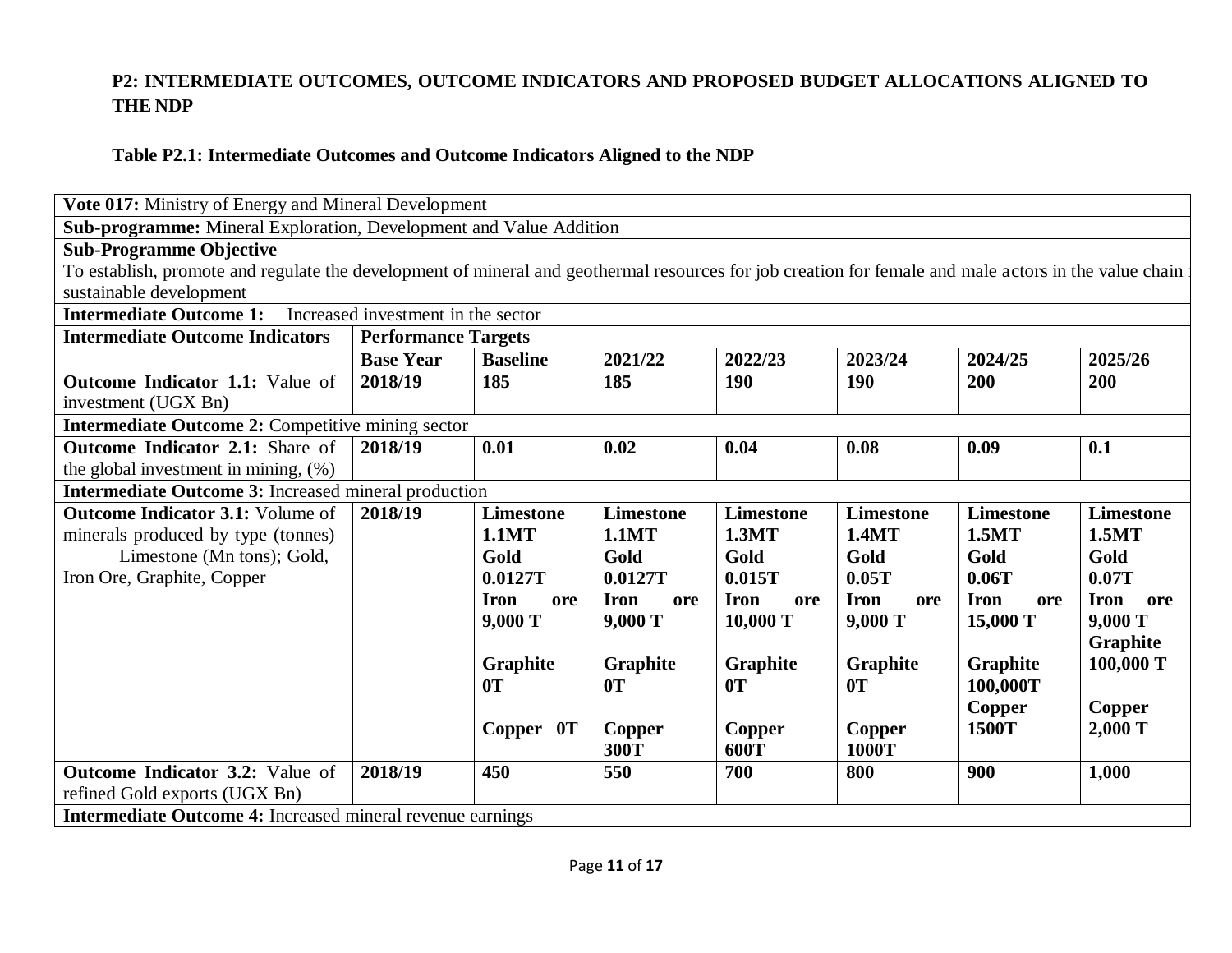| <b>Outcome</b><br>4.1:<br><b>Indicator</b><br>Contribution of mining sector to | 2018/19 | 1.4                     | 1.4                     | 1.5      | 1.6      | 2.5            | 3.0            |
|--------------------------------------------------------------------------------|---------|-------------------------|-------------------------|----------|----------|----------------|----------------|
| $GDP(\%)$                                                                      |         |                         |                         |          |          |                |                |
| Indicator 4.2: NTR<br>Outcome<br>(UGX Bn)                                      | 2018/19 | 16                      | 16                      | 18       | 20       | 25             | 30             |
| <b>Intermediate Outcome 5:</b> Sustainable mining practices adopted            |         |                         |                         |          |          |                |                |
| <b>Outcome Indicator 5.1: Carbon</b>                                           | 2018/19 | 0.001                   | $\bf{0}$                | $\bf{0}$ | $\bf{0}$ | $\bf{0}$       | $\bf{0}$       |
| emissions per value added                                                      |         |                         |                         |          |          |                |                |
| <b>Intermediate Outcome 6:</b> Increased mineral beneficiation facilities      |         |                         |                         |          |          |                |                |
| <b>Outcome Indicator 6.1: Number of</b>                                        | 2018/19 | 19                      | 28                      | 30       | 35       | 36             | 36             |
| mineral beneficiation facilities                                               |         |                         |                         |          |          |                |                |
| <b>Intermediate Outcome 7: Effective regulatory framework</b>                  |         |                         |                         |          |          |                |                |
| <b>Outcome Indicator 7.1: Proportion</b>                                       | 2018/19 | 20                      | 30                      | 50       | 70       | 80             | 90             |
| licensees<br>of<br>adhering<br>to                                              |         |                         |                         |          |          |                |                |
| requirements (%)                                                               |         |                         |                         |          |          |                |                |
| <b>Intermediate Outcome 8:</b> Skilled and competitive human resource          |         |                         |                         |          |          |                |                |
| <b>Outcome Indicator 8.1:</b> No. of                                           | 2017/18 | 500                     | 800                     | 1000     | 1200     | 1300           | 1500           |
| skilled human resource                                                         |         |                         |                         |          |          |                |                |
| <b>Outcome Indicator 8.2:</b> No of                                            | 2017/18 | 108                     | 120                     | 140      | 160      | 180            | 200            |
| skilled Geoscientists                                                          |         |                         |                         |          |          |                |                |
| Intermediate Outcome 9: Functional and sustainable physical infrastructure     |         |                         |                         |          |          |                |                |
| <b>Outcome Indicator 9.1:</b> No. of                                           | 2017/18 | 15                      | 37                      | 37       | 45       | 45             | 45             |
| functional laboratory techniques                                               |         |                         |                         |          |          |                |                |
| <b>Outcome Indicator 9.2:</b> No. of                                           | 2017/18 | $\overline{\mathbf{4}}$ | $\overline{\mathbf{4}}$ | 6        | 6        | $\overline{7}$ | 8              |
| functional regional offices and                                                |         |                         |                         |          |          |                |                |
| beneficiation centers                                                          |         |                         |                         |          |          |                |                |
| <b>Outcome Indicator 9.3:</b> No. of                                           | 2017/18 | $\overline{\mathbf{4}}$ | $\overline{\mathbf{4}}$ | 5        | 6        | $\overline{7}$ | $\overline{7}$ |
| effective geophysical techniques                                               |         |                         |                         |          |          |                |                |
| <b>Outcome Indicator 9.4:</b> No. of                                           | 2017/18 | 5                       | 5                       | 10       | 12       | 12             | 15             |
| functional seismological stations                                              |         |                         |                         |          |          |                |                |
| Intermediate Outcome 10: Increased employment in the sector                    |         |                         |                         |          |          |                |                |
| <b>Outcome Indicator 10: Number of</b>                                         | 2017/18 | 0.8                     | 0.8                     | 1.2      | 1.5      | 1.8            | $\overline{2}$ |
| people employed in the mineral                                                 |         |                         |                         |          |          |                |                |
| sector (million)                                                               |         |                         |                         |          |          |                |                |
| <b>Intermediate Outcome 11: Reduced importation of mineral products</b>        |         |                         |                         |          |          |                |                |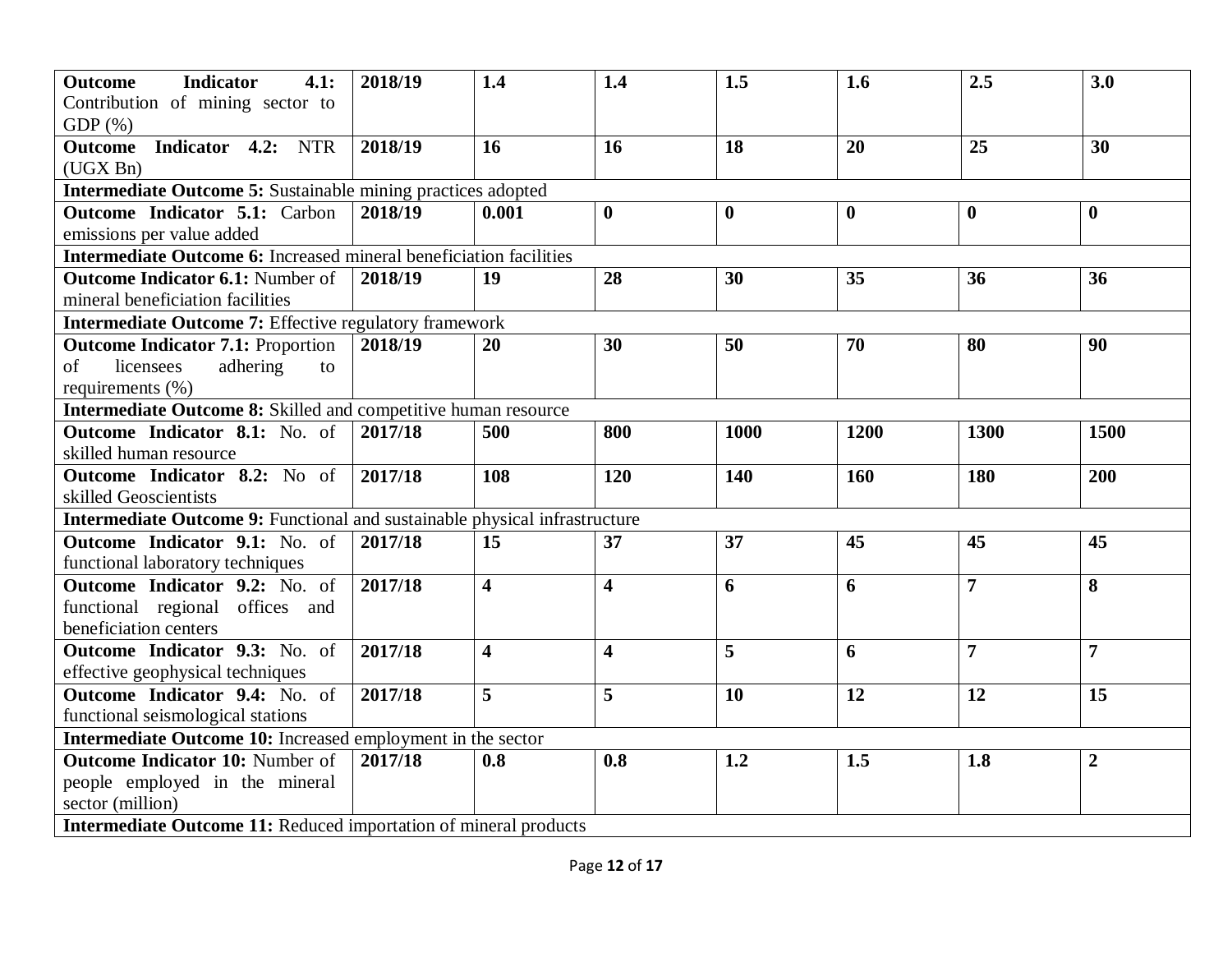| <b>Outcome Indicator 11.1:</b> Volume   | 2017/18 | 700,000 | 600,000  | 450,000  | 300,000  | 200,000 | 125,000 |
|-----------------------------------------|---------|---------|----------|----------|----------|---------|---------|
| of imported Iron and Steel (tonnes)     |         |         |          |          |          |         |         |
| <b>Outcome Indicator 11.2:</b> Value of | 2017/18 | 370     | 253      | 214      | 175      | 136     | 97      |
| imported Iron and Steel (USD Mn)        |         |         |          |          |          |         |         |
| <b>Outcome Indicator 11.3:</b> Volume   | 2017/18 | 75,000  | 49,198.3 | 42,169.9 | 36,145.7 | 30,982  | 18,750  |
| of imported inorganic fertilizers       |         |         |          |          |          |         |         |
| (tonnes)                                |         |         |          |          |          |         |         |
| <b>Outcome Indicator 11.4:</b> Value of | 2017/18 | 26      | 18.1     | 15.4     | 12.8     | 10.1    | 7.5     |
| imported inorganic fertilizers (USD     |         |         |          |          |          |         |         |
| Mn)                                     |         |         |          |          |          |         |         |

**Table P2.2: Medium Term Projections by Sub-Programme**

| <b>Billion Uganda Shillings</b>                     | <b>Medium Term Projections</b> |                 |         |         |         |         |
|-----------------------------------------------------|--------------------------------|-----------------|---------|---------|---------|---------|
|                                                     |                                |                 |         |         |         |         |
| <b>Sub-Programme Service</b>                        | Approved                       | 2021/22         | 2022/23 | 2023/24 | 2024/25 | 2025/26 |
|                                                     | <b>Budget</b>                  | <b>Proposed</b> |         |         |         |         |
|                                                     | 2020/21                        | <b>Budget</b>   |         |         |         |         |
| Mineral Exploration, Development and Value Addition | 78.59                          | 80.57           | 28.68   | 28.68   | 28.68   | 28.68   |
| <b>Total for the Vote</b>                           | 78.59                          | 80.57           | 28.68   | 28.68   | 28.68   | 28.68   |
| <b>Total for</b>                                    | 78.59                          | 80.57           | 28.68   | 28.68   | 28.68   | 28.68   |
| the PROGRAMME                                       |                                |                 |         |         |         |         |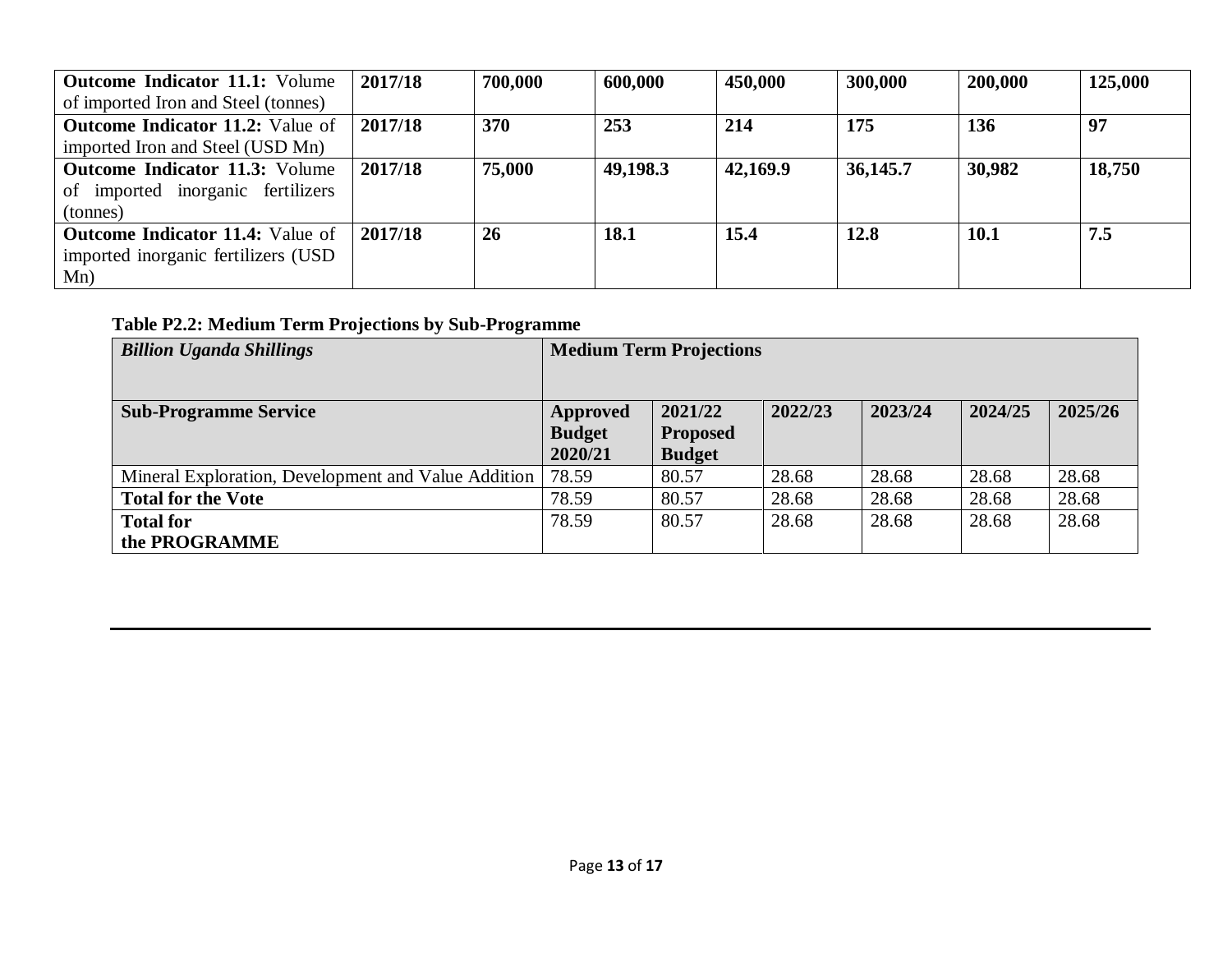#### **P3: PROGRAMME INTERVENTIONS FOR 2021/22**

| <b>Planned Outputs</b>                                                                                                                                                                                                                                                                                                                                                                                                                                                                                                                                                                                                                                                       | <b>Budget</b><br><b>Requirement FY</b><br>2021/22<br>(Ushs Billion) | <b>MTEF</b><br><b>Allocation</b><br>FY 2021/22 (Ushs.<br><b>Billion</b> ) | <b>Funding Gap (Ushs)</b><br><b>Billion</b> ) |
|------------------------------------------------------------------------------------------------------------------------------------------------------------------------------------------------------------------------------------------------------------------------------------------------------------------------------------------------------------------------------------------------------------------------------------------------------------------------------------------------------------------------------------------------------------------------------------------------------------------------------------------------------------------------------|---------------------------------------------------------------------|---------------------------------------------------------------------------|-----------------------------------------------|
| <b>Sub-Programme:</b> Mineral Exploration, Development and Value Addition                                                                                                                                                                                                                                                                                                                                                                                                                                                                                                                                                                                                    |                                                                     |                                                                           |                                               |
| <b>Establish Mineral Wealth and appropriate Mining Infrastructure</b>                                                                                                                                                                                                                                                                                                                                                                                                                                                                                                                                                                                                        |                                                                     |                                                                           |                                               |
| Completion of Construction and<br>equipping mineral beneficiation centers<br>in Western Uganda for mineral value<br>addition<br>Quantification of the country's mineral<br>wealth<br>Implement mineral led industrialization<br>strategies<br>Formulate and gazette regulations for the<br><b>ICGLR</b> (Implementation of the Pact on<br>Security, Stability and Development in the<br>Great Lakes Region) Act 2017<br>Procure mineral certification, trading,<br>testing, inspection, regulation and<br>enforcement equipment and run a<br>certification system<br>Register and develop a database for<br>artisanal miners<br>Identify and gazette areas for artisanal and | 24.88                                                               | 24.88                                                                     | $\boldsymbol{0}$                              |
| small-scale miners Sensitization and<br>training                                                                                                                                                                                                                                                                                                                                                                                                                                                                                                                                                                                                                             |                                                                     |                                                                           |                                               |
| Licensing of artisanal miners<br>To establish Infrasound Network Infrastructure                                                                                                                                                                                                                                                                                                                                                                                                                                                                                                                                                                                              |                                                                     |                                                                           |                                               |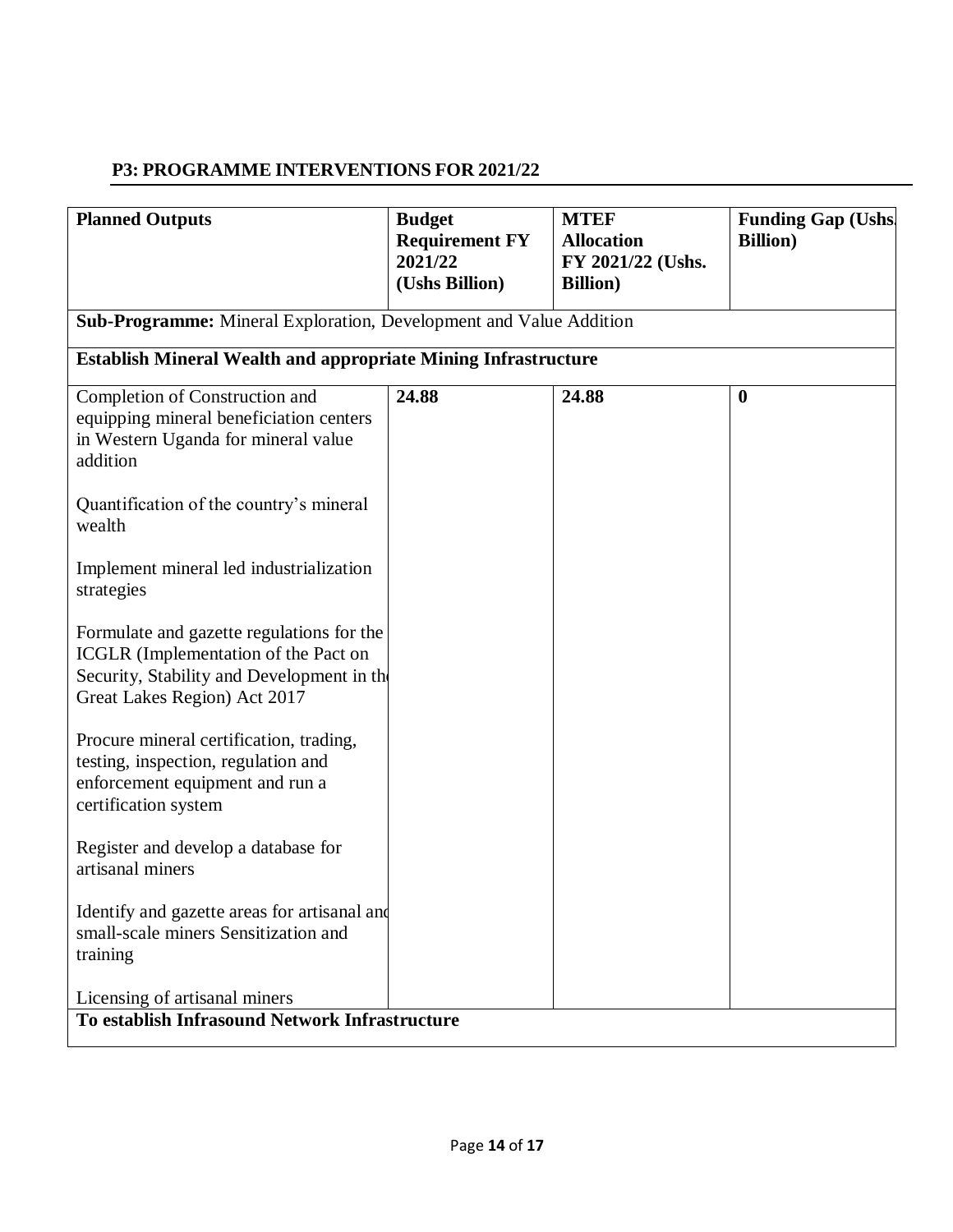| Design Construct and install a volcanic<br>monitoring and mapping infrastructure<br>to enable execution of a full-scale<br>scientific study to map volcanic system<br>and monitor volcanic threats in Teso-<br>sub-region. i.e<br>Bugisu<br>the<br>map<br>subsurface volcanic system architecture,                                                                                                                                                                                                                                                                                     | 15.0  | 0.0              | 15.0  |  |  |  |
|----------------------------------------------------------------------------------------------------------------------------------------------------------------------------------------------------------------------------------------------------------------------------------------------------------------------------------------------------------------------------------------------------------------------------------------------------------------------------------------------------------------------------------------------------------------------------------------|-------|------------------|-------|--|--|--|
| magma flow to the heat source of the hot<br>springs on Mt Elgon.                                                                                                                                                                                                                                                                                                                                                                                                                                                                                                                       |       |                  |       |  |  |  |
| Design, Construct, Install and Operate A<br>Seismic Network Infrastructure in the<br>Albertine - Rhino Graben Oil Fields for<br>Hazard,<br><b>Risk</b><br>Assessment<br>and<br>Management                                                                                                                                                                                                                                                                                                                                                                                              | 2.0   | $\bf{0}$         | 2.0   |  |  |  |
| To refurbish the physical structure of the laboratories and systems to support the required analytical<br>and value addition capacity                                                                                                                                                                                                                                                                                                                                                                                                                                                  |       |                  |       |  |  |  |
| Analytical and mineral beneficiation test<br>equipment, accessories and consumables<br>acquired and are operational<br>The physical structure of the laboratories<br>and systems to support the required<br>analytical and value addition capacity<br>remodeled and refurbished<br>Training and skills development in<br>analytical and mineral beneficiation<br>achieved<br>ISO/IEC 17025:2017 Accreditation proce<br>for the Mineral Laboratories at DGSM<br>accomplished<br>Systems and capabilities to monitor<br>analytical and mineral value addition<br>operations put in place | 12.57 | $\boldsymbol{0}$ | 12.57 |  |  |  |
| Complete 20% of airborne geophysical and geological mapping of Karamoja region                                                                                                                                                                                                                                                                                                                                                                                                                                                                                                         |       |                  |       |  |  |  |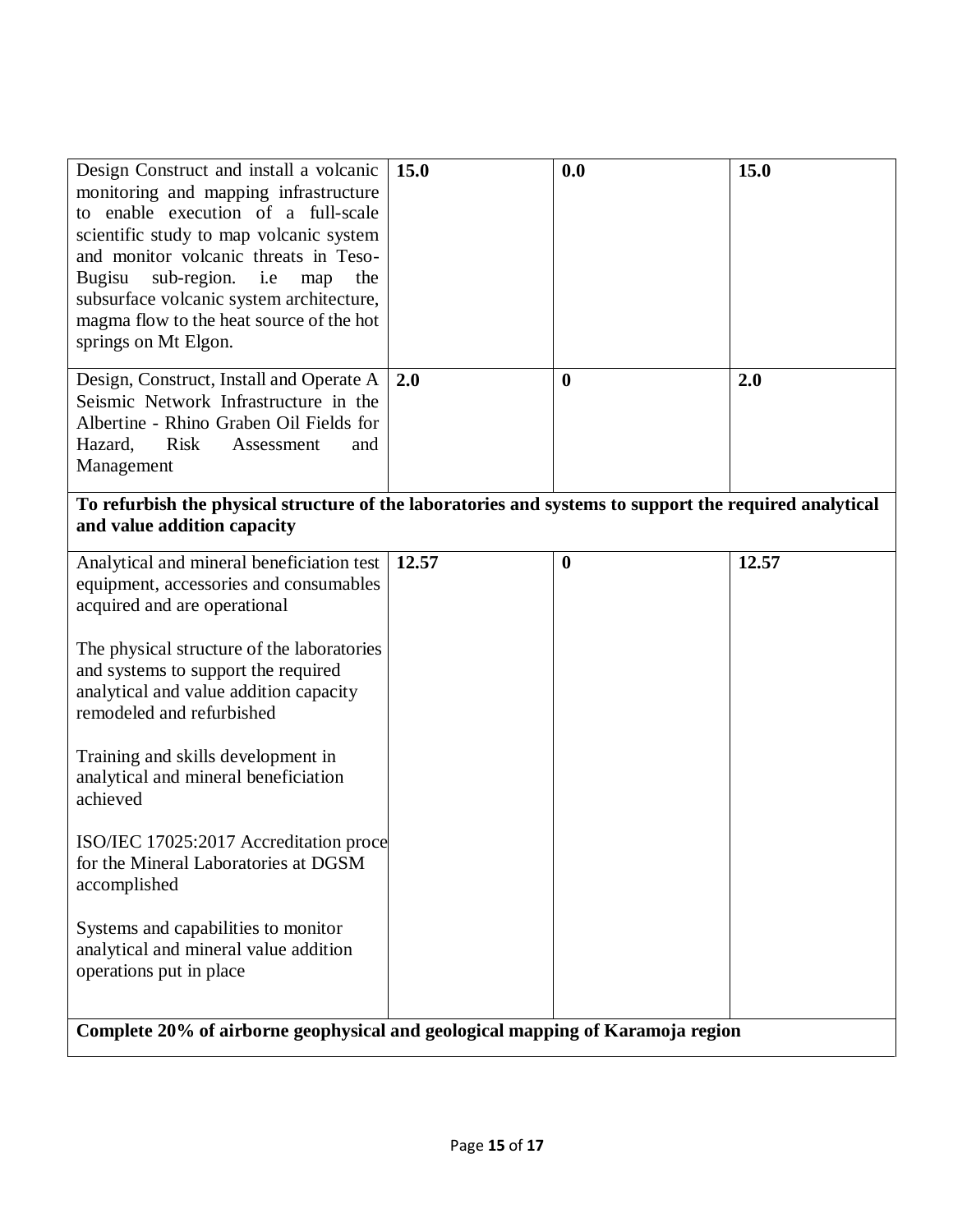| Magnetic, Radiometric, Electromagnetic                                                                                                                                                                                                                                                                  | 64.09 | 64.09 | $\boldsymbol{0}$ |  |  |
|---------------------------------------------------------------------------------------------------------------------------------------------------------------------------------------------------------------------------------------------------------------------------------------------------------|-------|-------|------------------|--|--|
| and Gravity Electromagnetics data to                                                                                                                                                                                                                                                                    |       |       |                  |  |  |
| follow-up on mineral targets, underground                                                                                                                                                                                                                                                               |       |       |                  |  |  |
| water, geothermal                                                                                                                                                                                                                                                                                       |       |       |                  |  |  |
| Geological and Geochemical mapping                                                                                                                                                                                                                                                                      |       |       |                  |  |  |
|                                                                                                                                                                                                                                                                                                         |       |       |                  |  |  |
| Data Processing and interpretation for                                                                                                                                                                                                                                                                  |       |       |                  |  |  |
| Karamoja aerial surveys                                                                                                                                                                                                                                                                                 |       |       |                  |  |  |
|                                                                                                                                                                                                                                                                                                         |       |       |                  |  |  |
| Supervision and data quality control                                                                                                                                                                                                                                                                    |       |       |                  |  |  |
| To explore and develop geothermal resources for power production and direct heat uses in Industry an                                                                                                                                                                                                    |       |       |                  |  |  |
| Agriculture.                                                                                                                                                                                                                                                                                            |       |       |                  |  |  |
| Drilling of four (4) exploration wells at<br>Kibiro or Panyimur.                                                                                                                                                                                                                                        | 55.75 | 3.45  | 52.31            |  |  |
| Construction of access roads to drilling<br>sites.                                                                                                                                                                                                                                                      |       |       |                  |  |  |
| Procurement and installation of specialize<br>equipment for well logging and testing, an<br>laboratory analysis.                                                                                                                                                                                        |       |       |                  |  |  |
| <b>Environmental and Social Impact</b><br>Assessments; and other studies that includ<br>project costs, funding options, power sales<br>direct use and mineral extraction in the<br>geothermal prospects of Kibiro and<br>Panyimur.<br>Capacity building for staff in geothermal<br>resource assessment. |       |       |                  |  |  |
| Explore and promote geothermal resource<br>for electricity production and direct<br>utilization in Agro-processing                                                                                                                                                                                      |       |       |                  |  |  |
| Enhance revenue from the sector by putting in place an effective and efficient mineral revenue                                                                                                                                                                                                          |       |       |                  |  |  |
| assessment and collection mechanism                                                                                                                                                                                                                                                                     |       |       |                  |  |  |
| Mining specific weigh bridges installed at 15.7<br>major mining sites.                                                                                                                                                                                                                                  |       | 0.0   | 15.7             |  |  |